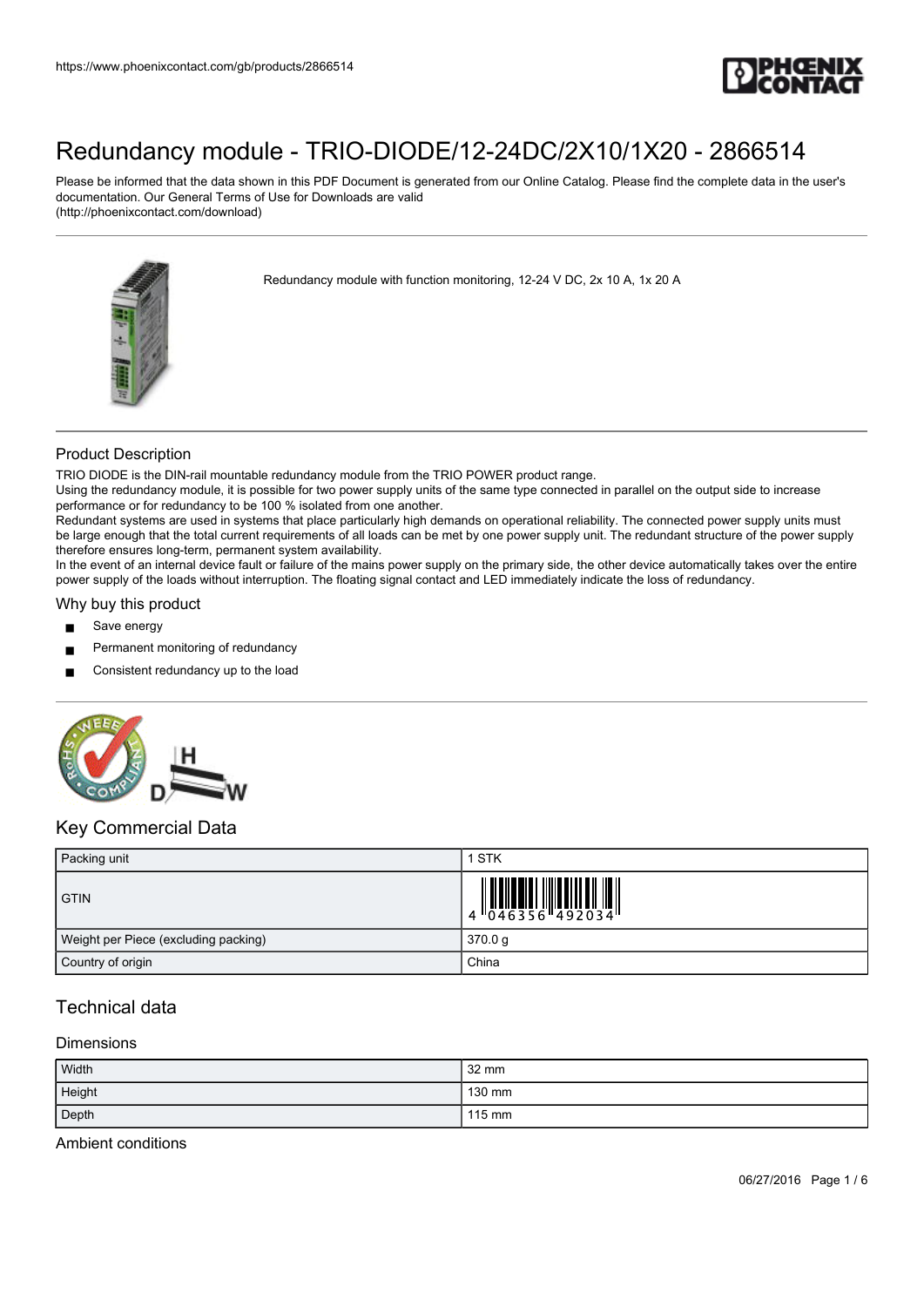

## Technical data

### Ambient conditions

| Degree of protection                           | <b>IP20</b>                               |
|------------------------------------------------|-------------------------------------------|
| Ambient temperature (operation)                | -25 °C  70 °C (> 55° C derating : 2.5%/K) |
| Ambient temperature (storage/transport)        | $-40 °C$ $-85 °C$                         |
| Max. permissible relative humidity (operation) | $\leq$ 95 % (at 25 °C, non-condensing)    |
| Input data                                     |                                           |
| Nominal input voltage range                    | 12 V DC  24 V DC                          |
| Input voltage range                            | 10 V DC  30 V DC                          |
|                                                |                                           |

| Nominal input current | 2x 10 A (-25°C  55°C)                 |
|-----------------------|---------------------------------------|
|                       | $1x 20 A (-25^{\circ}C  55^{\circ}C)$ |
| Maximum input current | $2x 15 A (-25^{\circ}C  40^{\circ}C)$ |
|                       | 1x 30 A (-25°C  40°C)                 |

#### Output data

| Setting range of the output voltage $(U_{\text{Set}})$ | 12 V DC  24 V DC               |
|--------------------------------------------------------|--------------------------------|
| Nominal output current $(I_N)$                         | 20 A (Increasing power)        |
|                                                        | 10 A (Redundancy)              |
| Derating                                               | 55 °C  70 °C (2.5%/K)          |
| Connection in series                                   | No                             |
| Power loss nominal load max.                           | 7 W ( $I_{\text{OUT}}$ = 10 A) |

#### General

| Net weight              | $0.37$ kg                                           |
|-------------------------|-----------------------------------------------------|
| Efficiency              | $> 97\%$                                            |
| <b>Protection class</b> | Ш                                                   |
|                         | $\vert$ > 10000000 h (40°C)                         |
| Mounting position       | horizontal DIN rail NS 35, EN 60715                 |
| Assembly instructions   | Can be aligned: Horizontally 0 mm, vertically 50 mm |

#### Connection data, input

| Connection method                     | Screw connection      |
|---------------------------------------|-----------------------|
| Conductor cross section solid min.    | $0.2$ mm <sup>2</sup> |
| Conductor cross section solid max.    | $2.5$ mm <sup>2</sup> |
| Conductor cross section flexible min. | $0.2$ mm <sup>2</sup> |
| Conductor cross section flexible max. | $2.5$ mm <sup>2</sup> |
| Conductor cross section AWG min.      | 24                    |
| Conductor cross section AWG max.      | 14                    |
| Stripping length                      | 9 mm                  |
| Screw thread                          | M2.5                  |

#### Connection data, output

| Connection method                  | Screw connection   |
|------------------------------------|--------------------|
| Conductor cross section solid min. | $0.5 \text{ mm}^2$ |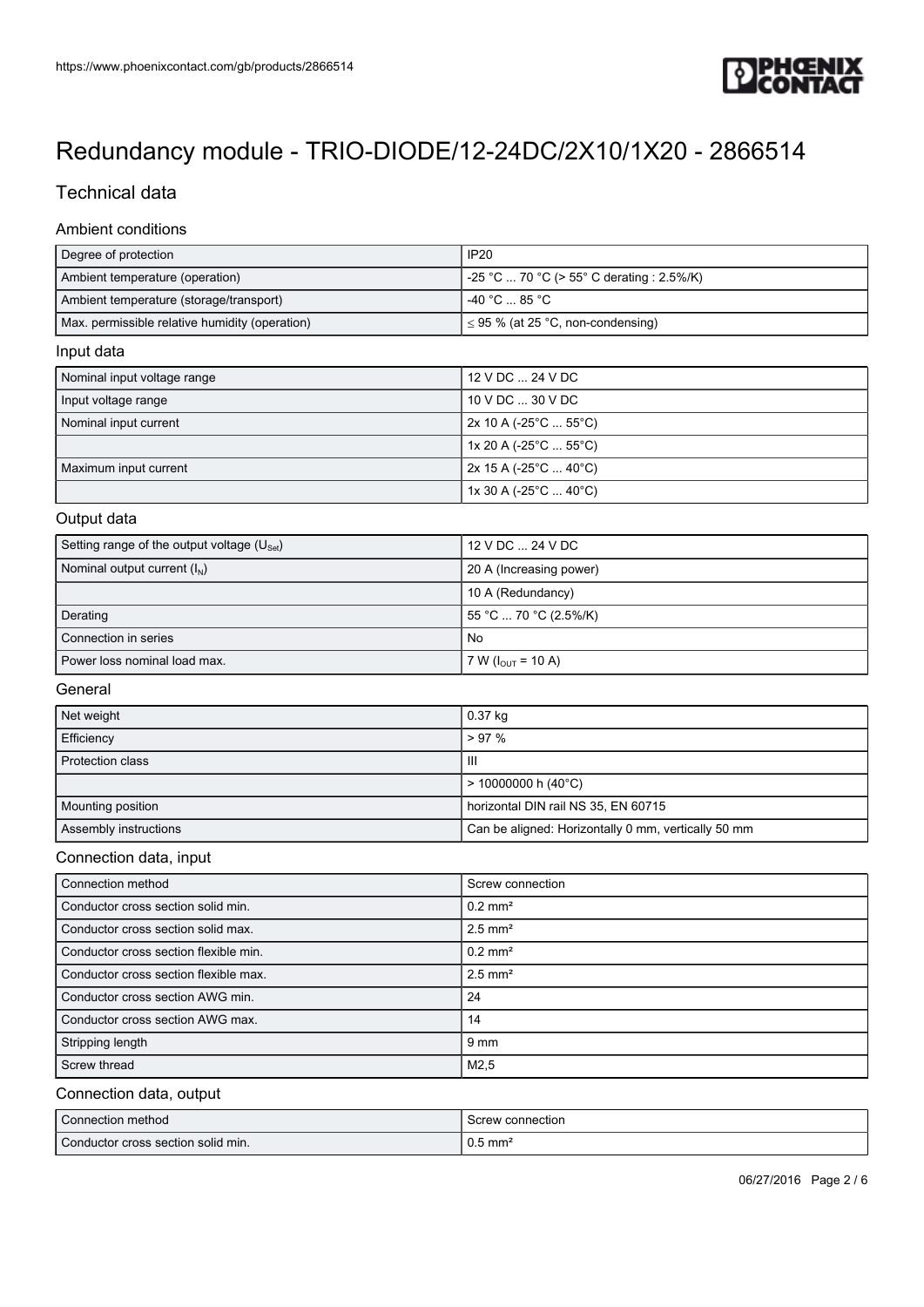

## Technical data

#### Connection data, output

| Conductor cross section solid max.    | $6 \text{ mm}^2$      |
|---------------------------------------|-----------------------|
| Conductor cross section flexible min. | $0.5$ mm <sup>2</sup> |
| Conductor cross section flexible max. | $4 \text{ mm}^2$      |
| Conductor cross section AWG min.      | 20                    |
| Conductor cross section AWG max.      | 10                    |
| Stripping length                      | $14 \text{ mm}$       |
| Screw thread                          | M3                    |

#### Connection data for signaling

| Conductor cross section solid min.    | $0.2$ mm <sup>2</sup> |
|---------------------------------------|-----------------------|
| Conductor cross section solid max.    | $2.5$ mm <sup>2</sup> |
| Conductor cross section flexible min. | $0.2$ mm <sup>2</sup> |
| Conductor cross section flexible max. | $2.5$ mm <sup>2</sup> |
| Conductor cross section AWG min.      | 24                    |
| Conductor cross section AWG max.      | 14                    |
| Screw thread                          | M <sub>2</sub> .5     |

#### Standards and Regulations

| Electromagnetic compatibility                                                                                                       | Conformance with EMC Directive 2004/108/EC        |
|-------------------------------------------------------------------------------------------------------------------------------------|---------------------------------------------------|
| Shock                                                                                                                               | 15g in all directions in acc. with IEC 60068-2-27 |
| Connection in acc. with standard                                                                                                    | CUL                                               |
| Standards/regulations                                                                                                               | EN 61000-4-2                                      |
|                                                                                                                                     | EN 61000-4-3                                      |
|                                                                                                                                     | EN 61000-4-4                                      |
|                                                                                                                                     | EN 61000-4-5                                      |
|                                                                                                                                     | EN 61000-4-6                                      |
| Standard - Electrical safety                                                                                                        | EN 60950-1/VDE 0805 (SELV)                        |
| Standard – Electronic equipment for use in electrical power installations<br>and their assembly into electrical power installations | EN 50178/VDE 0160 (PELV)                          |
| Standard - Safety extra-low voltage                                                                                                 | IEC 60950-1 (SELV) and EN 60204-1 (PELV)          |
| Standard - Safe isolation                                                                                                           | DIN VDE 0100-410                                  |
| Standard – Protection against shock currents, basic requirements for<br>protective separation in electrical equipment               | EN 50178                                          |
| UL approvals                                                                                                                        | UL/C-UL listed UL 508                             |
|                                                                                                                                     | UL/C-UL Recognized UL 60950                       |
| Vibration (operation)                                                                                                               | < 15 Hz, amplitude ±2.5 mm                        |
|                                                                                                                                     | 15 Hz  150 Hz, $2.3g tv = 90$ min.                |
| Low Voltage Directive                                                                                                               | Conformance with Low Voltage Directive 2006/95/EC |

## Drawings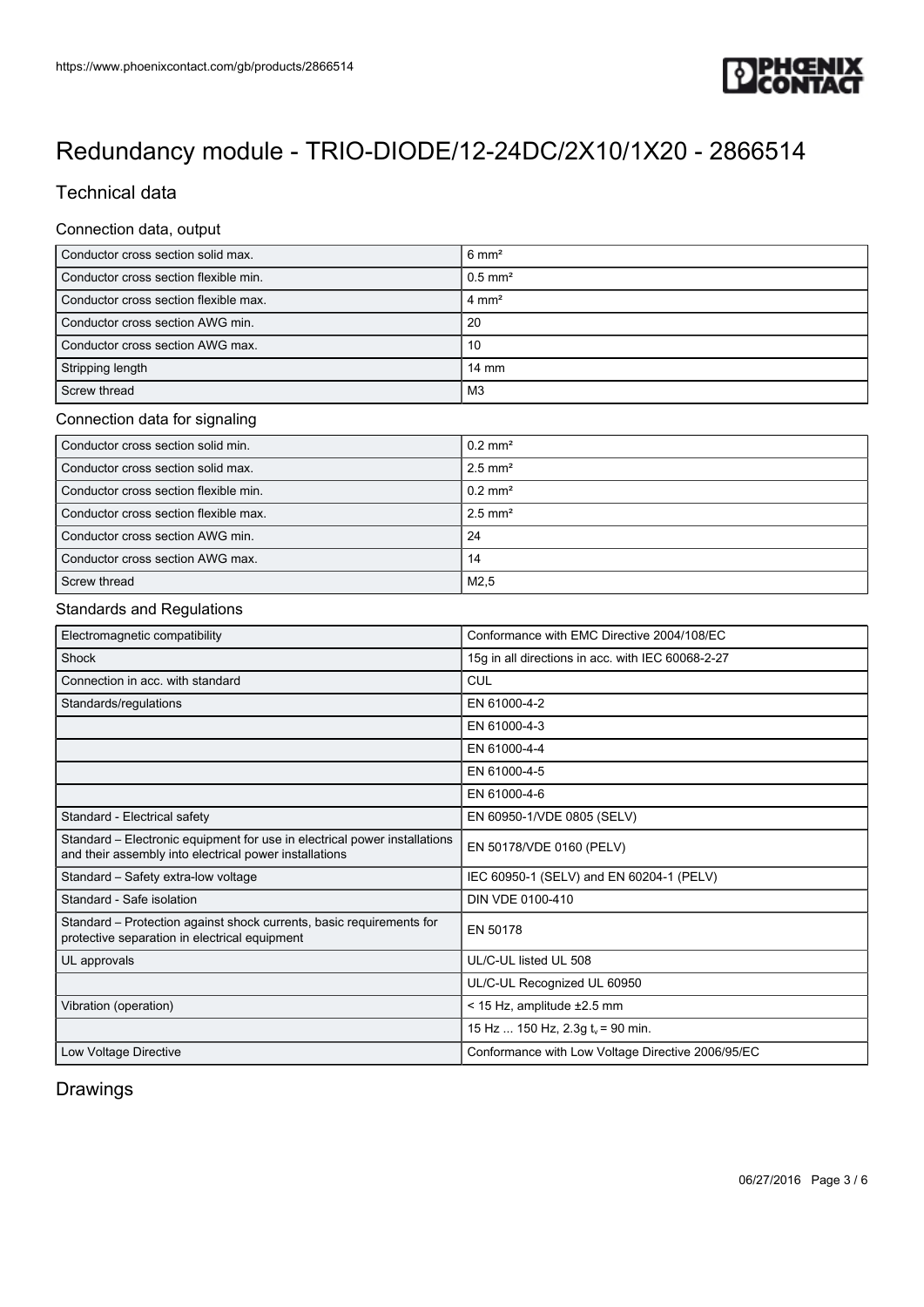



## **Classifications**

### eCl@ss

| eCl@ss 4.0 | 27250311 |
|------------|----------|
| eCl@ss 4.1 | 27250311 |
| eCl@ss 5.0 | 27242213 |
| eCl@ss 5.1 | 27242213 |
| eCl@ss 6.0 | 27049002 |
| eCl@ss 7.0 | 27049002 |
| eCl@ss 8.0 | 27371010 |
| eCl@ss 9.0 | 27040701 |

### ETIM

| ETIM 3.0 | EC001039 |
|----------|----------|
| ETIM 4.0 | EC002542 |
| ETIM 5.0 | EC002540 |

#### UNSPSC

| UNSPSC 6.01          | 30211502 |
|----------------------|----------|
| <b>UNSPSC 7.0901</b> | 39121004 |
| <b>UNSPSC 11</b>     | 39121004 |
| UNSPSC 12.01         | 39121004 |
| UNSPSC 13.2          | 39121004 |

## Approvals

Approvals

#### Approvals

UL Recognized / UL Listed / cUL Recognized / cUL Listed / GL / RINA / NK / LR / DNV / ABS / EAC / EAC / BV / cULus Recognized / cULus Listed

#### Ex Approvals

Approvals submitted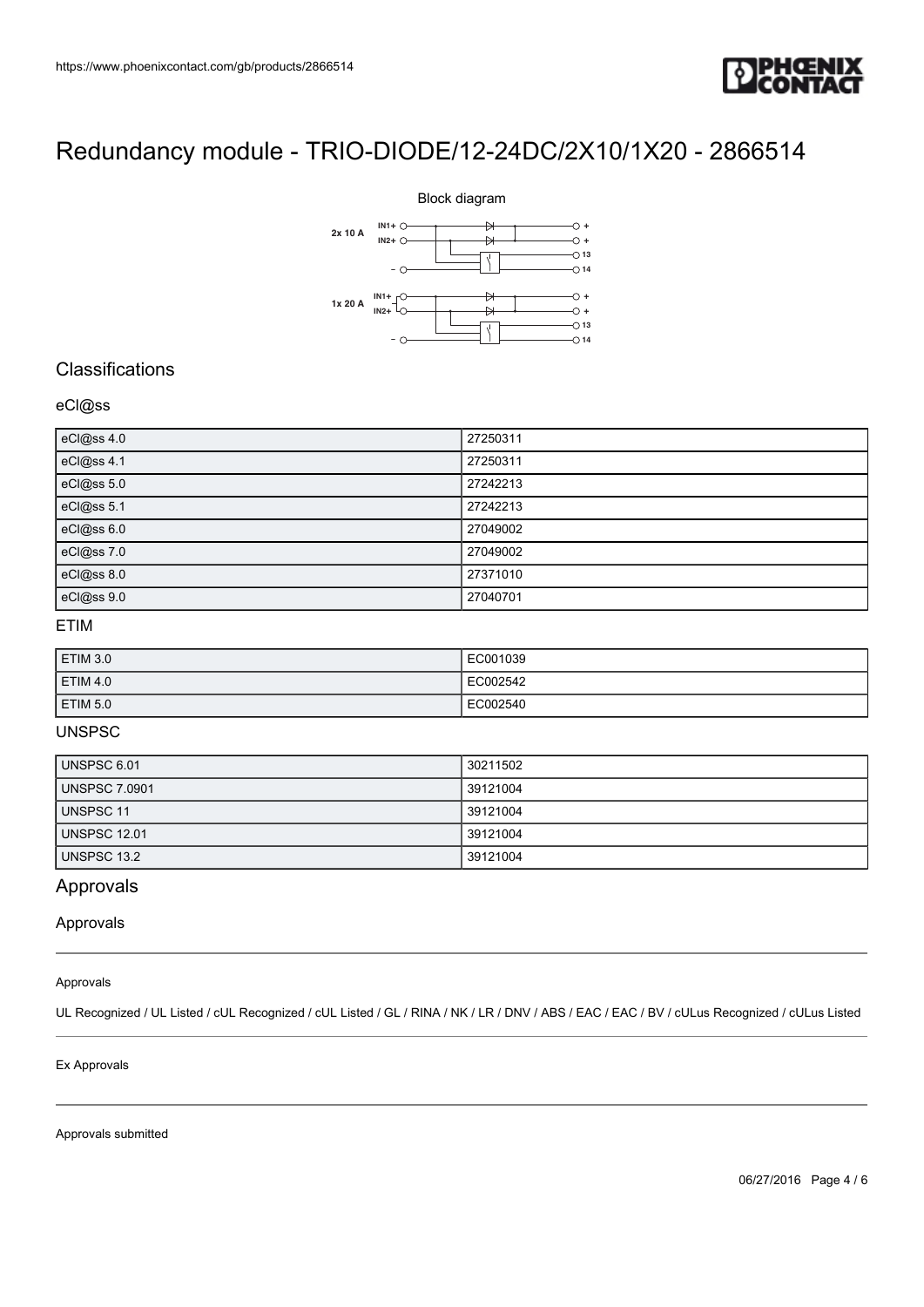

### Approvals

Approval details

UL Recognized **W** 

UL Listed **(A)** 

cUL Recognized a**value** 

cUL Listed<sup>®</sup>

GL

RINA

| <b>NK</b>                   |       |
|-----------------------------|-------|
|                             |       |
| $\mathsf{Imm}^2$ /AWG/kcmil | 10    |
| Nominal current IN          | 63 A  |
| Nominal voltage UN          | 500 V |

| <b>LR</b>                  |       |
|----------------------------|-------|
|                            |       |
| mm <sup>2</sup> /AWG/kcmil | b     |
| Nominal current IN         | 41 A  |
| Nominal voltage UN         | 500 V |

DNV

ABS

EAC